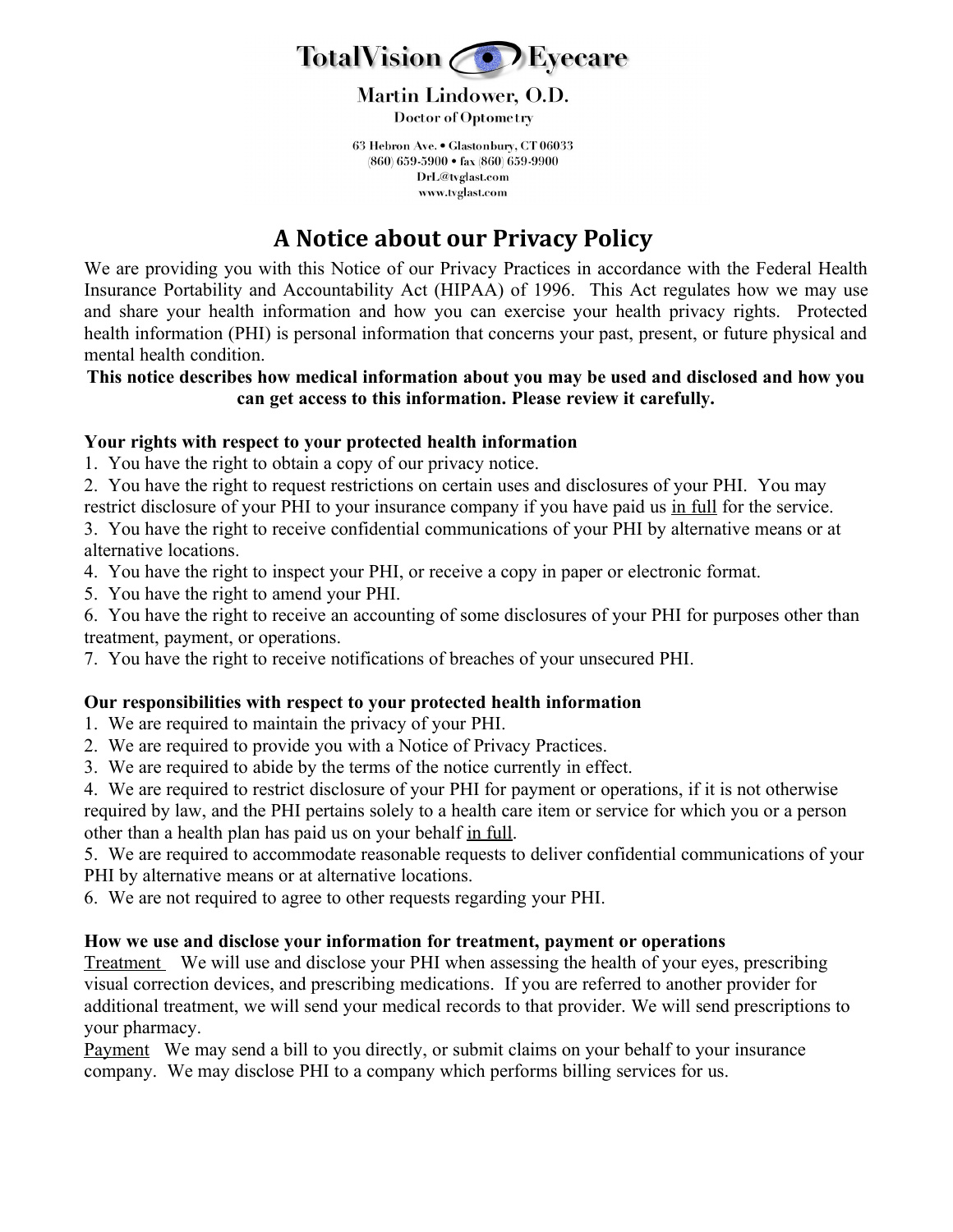Operations We may share your PHI with other businesses that perform various services for our practice, who are also required to safeguard your privacy.

## **Uses and disclosures of your protected health information with a written Authorization**

An authorization is a detailed document that gives us permission to use protected health information for specified purposes, which are generally other than treatment, payment, or health care operations, or to disclose certain protected health information to a third party specified by you.You will be asked to complete a HIPAA Authorization form to allow us to use and disclose psychotherapy notes, psychiatric communications, information relating to AIDS or HIV, substance abuse records; and PHI related to confidential testing and treatment of a minor.Other uses and disclosures not described in this Notice will be made only with an Authorization. You may revoke the Authorization at any time in writing.

## **Uses and disclosures of your protected health information with your opportunity to agree or object**

You will have the opportunity to agree or object to some disclosures, for example:

1. We may share electronic health information for treatment, payment, and operations by way of a Health Information Exchange with other providers involved in your care unless you object.

2. We may review your prescription history with your pharmacy unless you object.

3. We may disclose PHI to a family member, relative, close friend or other person you identify, as it affects that person's involvement in your healthcare unless you object. If you are unable to agree or object, the physician will use professional judgment to decide whether to disclose PHI.

4. We may contact you to remind you of your next appointment. We may provide information to you about treatment alternatives or other health-related services that may be of interest.

## **Uses and disclosures of your protected health information without your opportunity to agree or object**

Uses and disclosures required by LAW to the extent that such use or disclosure is required by law and the use or disclosure complies with and are limited to the relevant requirements of such law.

Uses and disclosures for PUBLIC HEALTH activities for the purpose of preventing or controlling disease, injury, or disability, including, but not limited to, the reporting of disease, injury, vital events such as birth or death, and the conduct of public health surveillance, public health investigations, and public health interventions; or, at the direction of a public health authority, to an official of a foreign government agency that is acting in collaboration with a public health authority.

Uses and disclosures TO A PUBLIC HEALTH AUTHORITY authorized by law to receive reports of child abuse or neglect.

Uses and disclosures TO THE FOOD AND DRUG ADMINISTRATION (FDA) with respect to an FDA-regulated product or activity, for activities related to the quality, safety or effectiveness of such FDA- regulated product or activity.

Uses and disclosures TO A PERSON WHO MAY HAVE BEEN EXPOSED TO A COMMUNICABLE DISEASE or may otherwise be at risk of contracting or spreading a disease or condition, if we or public health authority are authorized by law to notify such person as necessary in the conduct of a public health intervention or investigation.

Uses and disclosures TO AN EMPLOYER, about an individual who is a member of the workforce of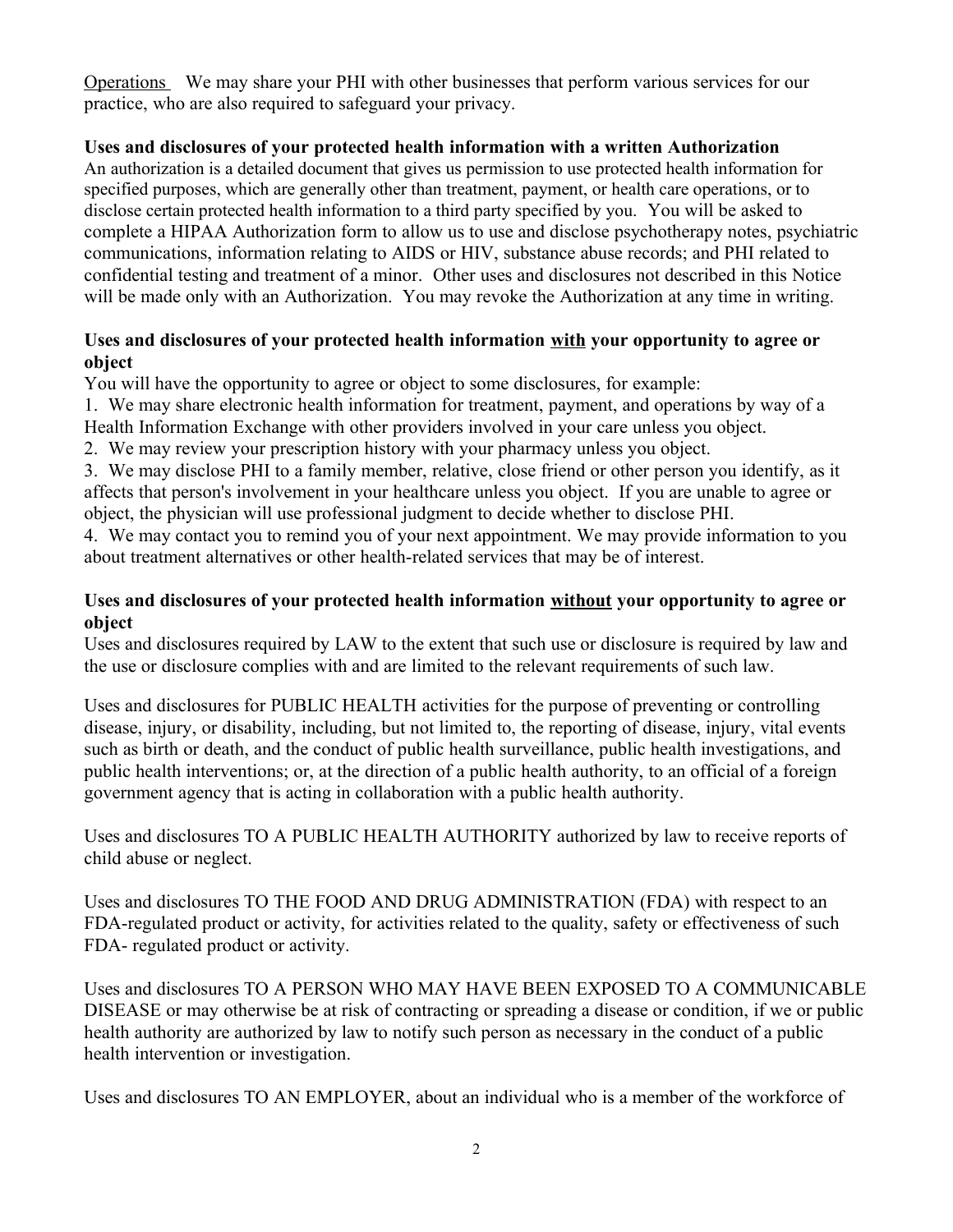the employer, if the provider provides health care to the individual at the request of the employer in order to conduct an evaluation relating to medical surveillance of the workplace; or evaluate whether the individual has a work-related illness or injury; the PHI that is disclosed consists of findings concerning a work-related illness or injury or a workplace- related medical surveillance, and if the employer needs such findings in order to comply with its obligations, under Federal or state law to record such illness or injury or to carry out responsibilities for workplace medical surveillance.

#### DISCLOSURES ABOUT VICTIMS OF ABUSE, NEGLECT OR DOMESTIC VIOLENCE

This practice may disclose PHI, if in the exercise of professional judgment, we believe a disclosure is necessary to prevent serious harm to the individual or other potential victims; (or if the individual is unable to agree because of incapacity,) and a law enforcement or other public official authorized to receive the report represents that the PHI for which disclosure is sought is not intended to be used against the individual and that an immediate enforcement activity that depends upon the disclosure would be materially and adversely affected by waiting until the individual is able to agree to the disclosure. When making this type of disclosure our practice must promptly inform the individual that such a report has been or will be made, except if in the exercise of professional judgment, we believe that informing the individual would place the individual at risk of serious harm.; or unless this practice would be informing a personal representative, and we reasonably believe the personal representative is responsible for the abuse, neglect, or other injury, and that informing such person would not be in the best interests of the individual as determined in the exercise of professional judgment.

## Uses and disclosures for HEALTH OVERSIGHT activities

This practice may disclose PHI to a health oversight agency for oversight activities authorized by law, including audits; civil, administrative, or criminal investigations; inspections; licensure or disciplinary actions; civil, administrative, or criminal proceedings or actions; or other activities necessary for appropriate oversight of the health care system; government benefit programs for which health information is relevant to beneficiary eligibility and entities subject to government regulatory programs for which health information is necessary for determining compliance with program standards; or entities subject to civil rights laws for which health information is necessary for determining compliance. Health oversight activity does NOT include an investigation or other activity in which the individual is the subject of the investigation or activity and such investigation or other activity does not arise out of and is not directly related to the receipt of health care, a claim for public benefits related to health; or qualification for, or receipt of, public benefits or services when a patient's health is integral to the claim for public benefits or services. If a health oversight activity or investigation is conducted in conjunction with an oversight activity or investigation relating to a claim for public benefits not related to health, the joint activity or investigation is considered a health oversight activity.

## Disclosures for JUDICIAL AND ADMINISTRATIVE proceedings

This practice may disclose PHI in the course of any judicial or administrative proceeding in response to an order of a court or administrative tribunal, provided that this practice discloses only the PHI expressly authorized by such order; or to a subpoena, discovery request, or other lawful process, that is not accompanied by an order of a court or administrative tribunal.We must receive satisfactory assurances from the party seeking the information that reasonable efforts have been made by to ensure that the individual who is the subject of the PHI has been given notice of the request, or that reasonable efforts have been made by such party to secure a qualified protective order.

This practice shall consider satisfactory assurances from a party seeking PHI to have been received if we receive from such party a written statement and accompanying documentation demonstrating that the parties to the dispute giving rise to the request for information have agreed to a qualified protective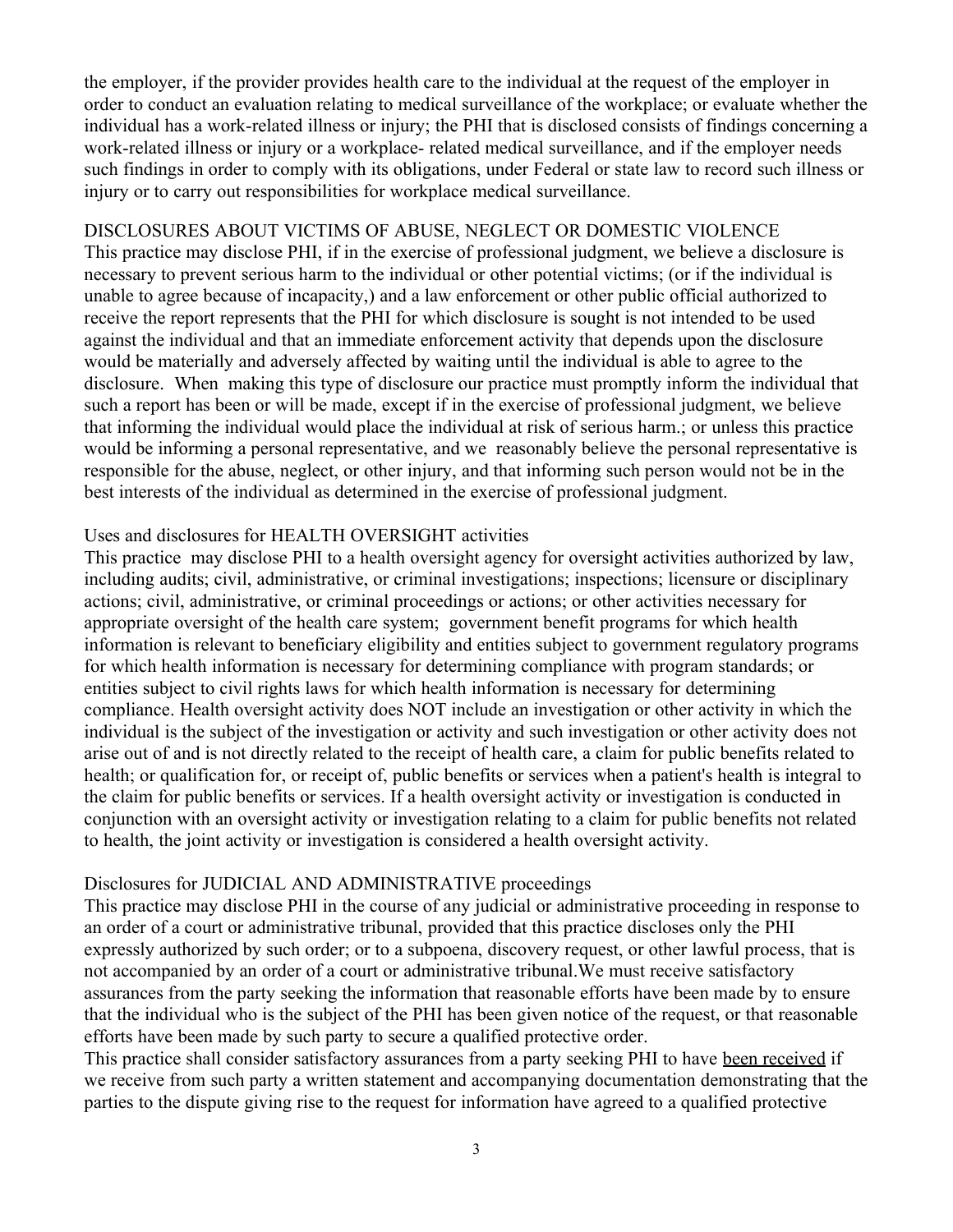order and have presented it to the court or administrative tribunal with jurisdiction over the dispute; or the party seeking the PHI has requested a qualified protective order from such court or administrative tribunal.

This practice may disclose PHI in response to lawful process without receiving satisfactory assurances if this practice makes reasonable efforts to provide notice to the individual sufficient to meet the requirements of this section, or seeks a qualified protective order sufficient to meet the requirements of this section.

#### Disclosures for LAW ENFORCEMENT purposes

Pursuant to process and as otherwise required by law, this practice may disclose PHI as required by law, including laws that require the reporting of certain types of wounds or other physical injuries, in compliance with, and as limited by, the relevant requirements of a court order or court-ordered warrant, or a subpoena or summons issued by a judicial officer, a grand jury subpoena; or an administrative request, including an administrative subpoena or summons, a civil or an authorized investigative demand, or similar process authorized under law, provided that the information sought is relevant and material to a legitimate law enforcement inquiry, the request is specific and limited in scope to the extent reasonably practicable in light of the purpose for which the information is sought; and deidentified information could not reasonably be used.

We may disclose PHI in response to a law enforcement official's request for such information for the purpose of identifying or locating a suspect, fugitive, material witness, or missing person, provided that we may disclose only the following information: Name and address; Date and place of birth; Social security number; ABO blood type and Rh factor; Type of injury; date and time of treatment; date and time of death, if applicable; and description of distinguishing physical characteristics, including height, weight, gender, race, hair and eye color, presence or absence of facial hair (beard or mustache), scars, and tattoos. We may not disclose for the purposes of identification or location any protected health information related to the individual's DNA or DNA analysis, dental records, or typing, samples or analysis of body fluids or tissue.

This practice may disclose PHI in response to a law enforcement official's request for such information about an individual who is or is suspected to be a victim of a crime if the individual agrees to the disclosure; or we are unable to obtain the individual's agreement because of incapacity or other emergency circumstance, provided that the law enforcement official represents that such information is needed to determine whether a violation of law by a person other than the victim has occurred; and such information is not intended to be used against the victim, the law enforcement official represents that immediate law enforcement activity that depends upon the disclosure would be materially and adversely affected by waiting until the individual is able to agree to the disclosure; and the disclosure is in the best interests of the individual as determined by this practice, in the exercise of professional judgment.

This practice may disclose to a law enforcement official PHI that this practice believes in good faith constitutes evidence of criminal conduct that occurred on our premises.

A covered health care provider providing emergency health care in response to a medical emergency, other than such emergency on the premises of the covered health care provider, may disclose PHI to a law enforcement official if such disclosure appears necessary to alert law enforcement to the commission and nature of a crime, the location of such crime or of the victim(s) of such crime; and the identity, description, and location of the perpetrator of such crime.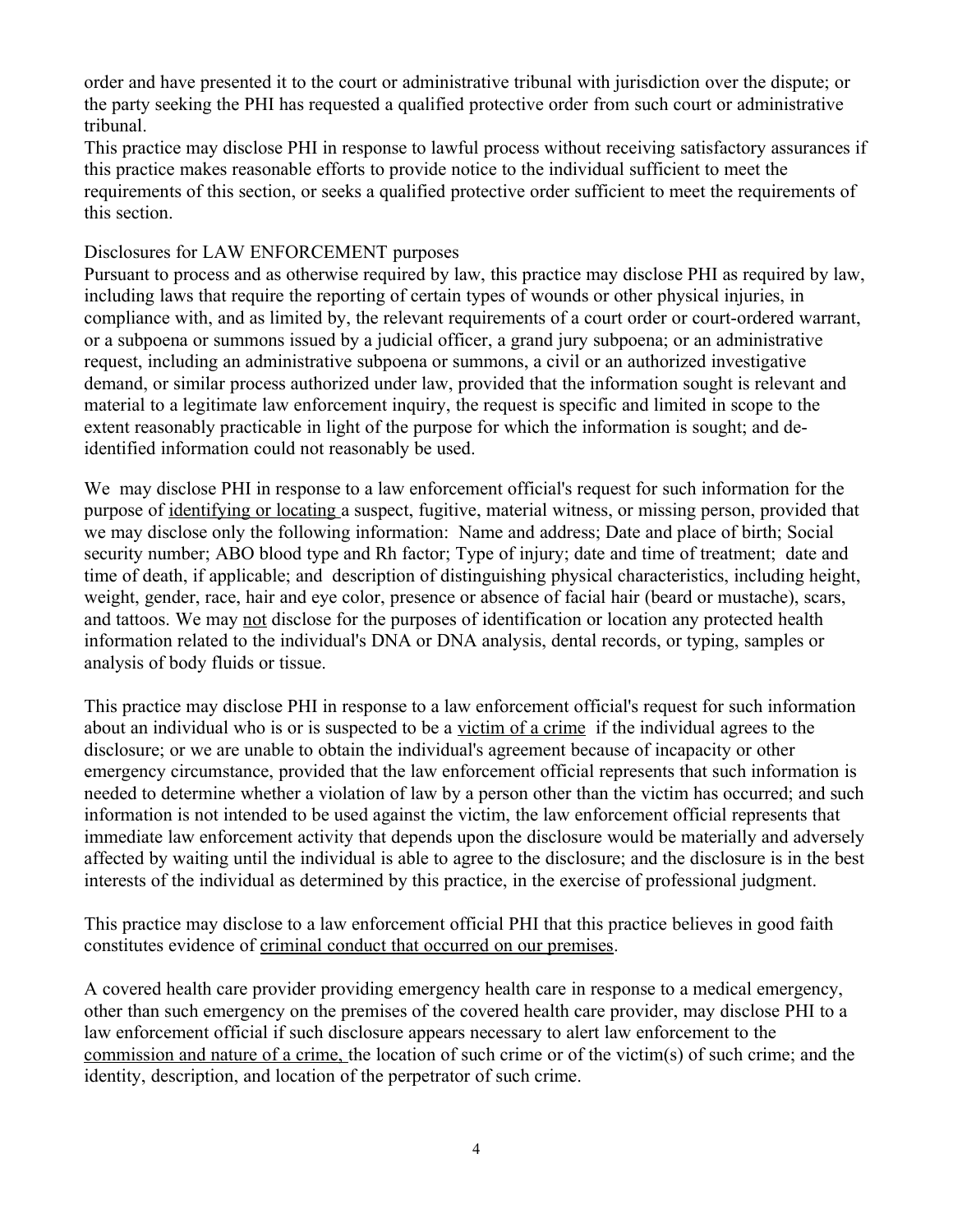Disclosure about DECEDENTS

We may disclose PHI about an individual who has died to a law enforcement official for the purpose of alerting law enforcement of the death of the individual if we have a suspicion that such death may have resulted from criminal conduct.

This practice may disclose PHI to a coroner or medical examiner for the purpose of identifying a deceased person, determining a cause of death, or other duties as authorized by law. If our practice also performs the duties of a coroner or medical examiner, we may use PHI for the purposes described in this paragraph.

We may disclose PHI to funeral directors, consistent with applicable law, as necessary to carry out their duties with respect to the decedent. If necessary for funeral directors carry out their duties, we may disclose the PHI prior to, and in reasonable anticipation of, the individual's death.

Uses and disclosures for cadaveric organ, eye or TISSUE DONATION purposes

This practice may use or disclose PHI to organ procurement organizations or other entities engaged in the procurement, banking, or transplantation of cadaveric organs, eyes, or tissue for the purpose of facilitating organ, eye or tissue donation and transplantation.

Uses and disclosures to AVERT A SERIOUS THREAT to health or safety

This practice may, consistent with applicable law and standards of ethical conduct, use or disclose PHI, if we, in good faith, believe the use or disclosure is necessary to prevent or lessen a serious and imminent threat to the health or safety of a person or the public; and the disclosure is to a person or persons reasonably able to prevent or lessen the threat, including the target of the threat; or is necessary for law enforcement authorities to identify or apprehend an individual because of a statement by an individual admitting participation in a violent crime that we reasonably believes may have caused serious physical harm to the victim; or where it appears from all the circumstances that the individual has escaped from a correctional institution or from lawful custody.

#### Use or disclosure NOT PERMITTED

A use or disclosure may NOT be made if the information is learned by this practice in the course of treatment to affect the propensity to commit the criminal conduct that is the basis for the disclosure, or through counseling or therapy; or a request by the individual to initiate or to be referred for the treatment, counseling, or therapy.

## **Presumption of good faith belief**

This practice is presumed to have acted in good faith with regard to a belief described in this section, if the belief is based upon this practice's actual knowledge, or in reliance on a credible representation by a person with apparent knowledge or authority.

#### **Provision of notice**

We must provide this notice no later than the date of your first appointment. In an emergency treatment situation, we will provide a notice as soon as reasonably practicable after the emergency treatment situation. Our notice is posted on our web site for you to read and download.

If you agree, we may send the notice to you by e-mail. We may provide the notice to an individual by e-mail, if the individual agrees to electronic notice and such agreement has not been withdrawn. If we know that the e-mail transmission has failed, a paper copy of the notice must be provided to the individual. Provision of electronic notice by the covered entity will satisfy the Privacy Notice provision requirements.